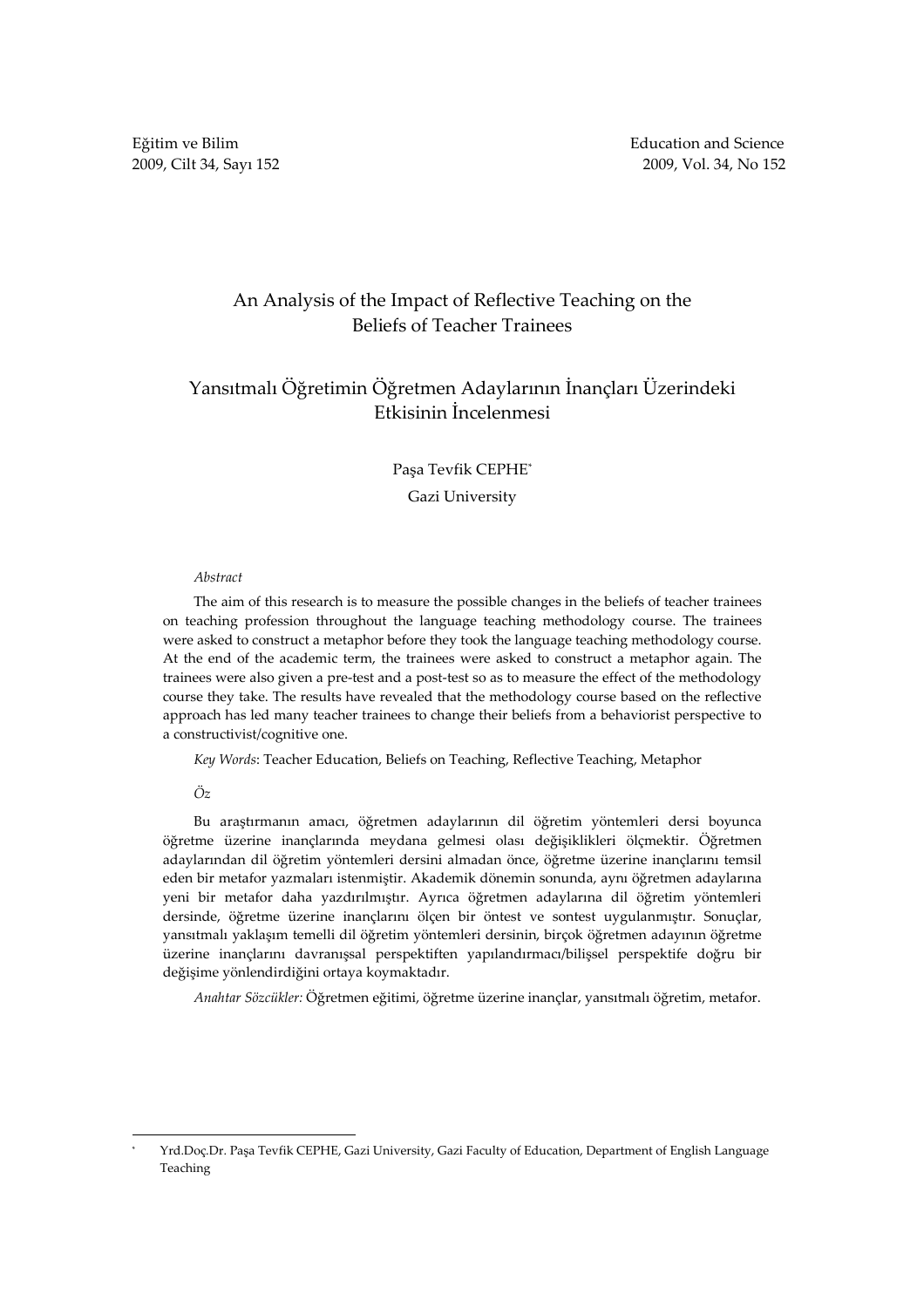#### Introduction

Learning to teach, and accordingly, becoming a teacher, is quite a different task to fulfill for various reasons. Acquiring the knowledge, the set of skills and the dispositions necessary to become an effective teacher are crucial. Thus, it can be said that an effective teacher blends the scientific knowledge with his/her own teaching skills in line with his/her personality. An effective teacher may be defined differently in various countries and cultures depending on contextual expectations. In most cases, people expect an effective teacher to be a good observer and to have effective communication/interaction skills as well as a profound knowledge and insight on the subject matter taught. Therefore, teacher educators try to furnish prospective teachers with initial professional competence and reflective teaching skills rather than prescribed behaviors as the traditional teacher training methods would suggest. According to the reflective approach, trainees are treated as 'a teacher to be' and are encouraged to construct their teacher self through a certain set of tasks and experiences identified by the trainer and the program.

Paul (2004:2) clarifies the importance of reflective teaching saying "departments teach history but not historical thinking; education but not educational thinking, or biology but not biological thinking", which may lead us to come to a consensus on the fact that reflective practice should be taken as a whole. The trainees' beliefs on teaching and learning must be the target of all educational activities in teacher training programs. We can then, expect any positive improvement in their beliefs to result in a positive change in their attitudes as a teacher in the future. The series of experiences the trainees go through in the reflective approach should improve their understanding of teaching and their professional self.

Nettle noted (1998:194) that trainers generally focus on the following pedagogical implications in teacher education, which may give us an idea about the consensus on how to develop the 'professional self' of the learners and how to shape their beliefs in line with scientific grounds:

- encouraging activity and independence in learning;
- motivating learning;
- establishing interpersonal relations conducive to learning;
- and structuring learning.

In a tiring and lengthy process of training a teacher, the list above may be criticized in many ways. However, teacher autonomy and developing a personalized and humanistic interaction can easily be considered the main pillars of teacher education. In fact, these two are important in all kinds of educational activities, from language teaching to educating other professionals. As for the education of a teacher, the list may include some elements addressing the main tenets of the teaching profession. Three more elements may be added to the list noted by Nettle (1998):

- developing critical and creative thinking;
- establishing real life experiences for the growth of professional self;
- teaching to become reflective.

The question "How do the beliefs of teacher trainees change?" still possesses a lot of uncharted territories. However, the idea of considering the profession not only as a scientific input to be presented in courses but a new perspective to life and to learners may be the main issue on which all educationalists will agree.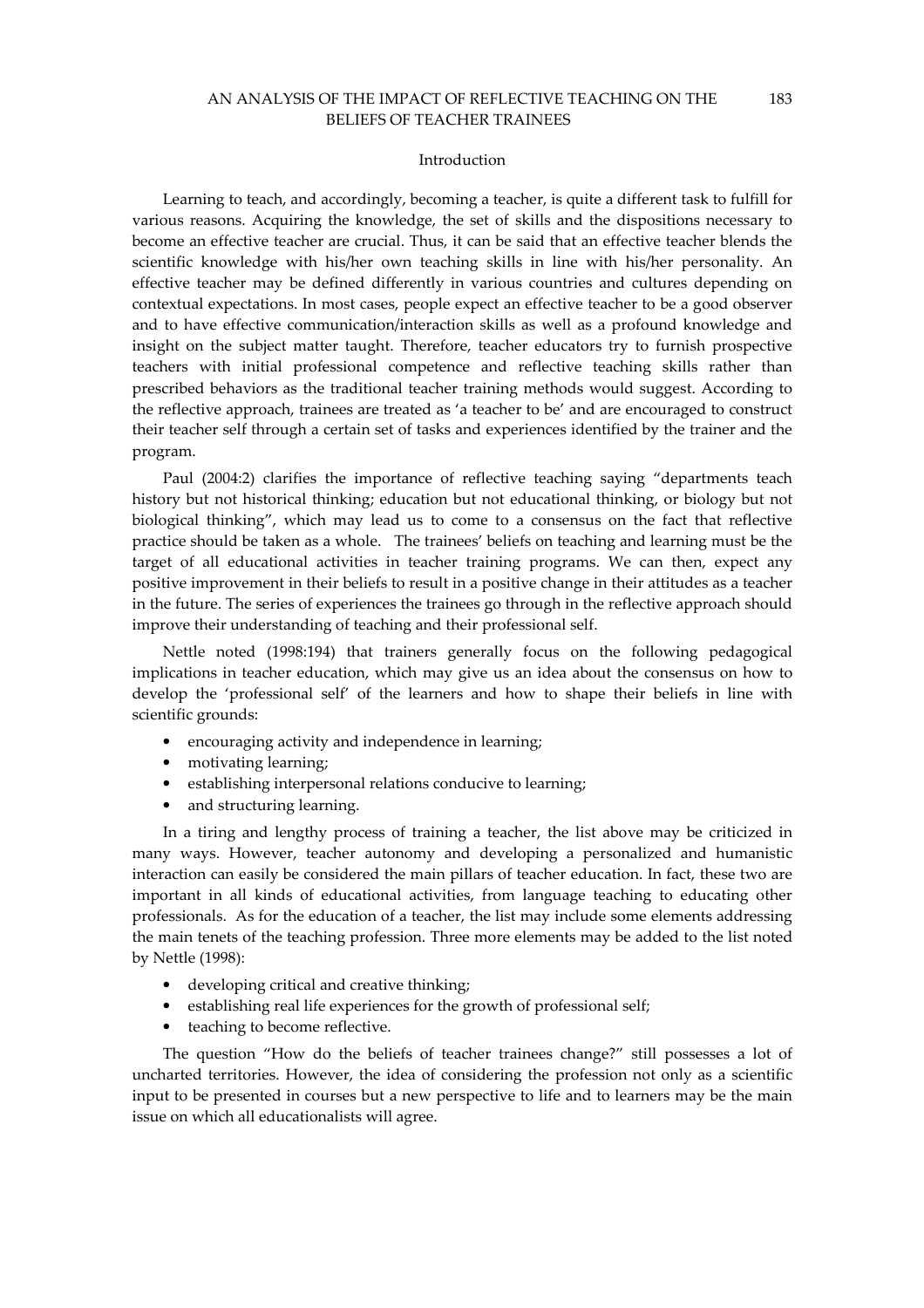#### Purpose of the Research

The aim of this research study is to (a) materialize an analysis of teacher beliefs and the possible effect/contribution of English Language Teacher (ELT) training methodology courses on the development of beliefs of the trainees. Also, this study may give us an idea about (b) the impact of reflective approach, and may lead to a further discussion on some of the vital issues such as teacher autonomy, assessment in teacher education and generally accepted core curricular content. Furthermore, the researcher aspires to gain an invaluable insight into the ways in which we can really figure out the complicated development of beliefs and innovative ways on assisting trainees for establishing effective beliefs.

#### Methodology

#### Nature and General Aspects of the Research

It is a fact that we cannot measure human behavior merely by quantitative tools (Tailor, 2005). Therefore, as well as exploiting a quantitative phase, this research study is mainly a qualitative one, aiming at observing the possible changes in the beliefs of teacher trainees before and after the methodology course they take. The trainees at Gazi University, English Language Teaching department were administered a pre-test and a post-test in the academic year 2007- 2008 so as to measure the change in their beliefs on teaching. Then, if there is a change, the nature, direction and impact of this change should be specified. At the beginning of their methodology course, trainees were asked to construct a metaphor which represents their beliefs on teaching, and the same task was done at the end of the methodology course as well. Besides, the trainees were given a questionnaire.

### Data Collection Procedure

The first phase of the data collection was to administer a questionnaire, for a survey research, to 128 participants randomly selected from 426 students taking the methodology course at ELT department. The mean age of the participants was 21.3. Eighty-two percent of the participants were females and the rest were males. 105 of the sample group have returned their questionnaires fully completed. The questionnaire with a 15-item likert scale was developed and piloted by the researcher. Apart from the piloting results (Alpha: 0.89), the instrument and the piloting process were also observed and examined by two leading experts in the field. The second phase of the data collection was to randomly choose another group of teacher trainees who would then be asked to construct metaphors illustrating their beliefs on teaching. 57 participants were selected for metaphor construction. These trainees were invited to two different sessions, each of which consisted of one hour training, to discuss some of the aspects of constructing metaphors. 51 trainees fully participated in these sessions. In these sessions, the trainees were taught only about how to construct metaphors, what makes a metaphor an effective one and that is all. The main discussion in these sessions was as follows:

- describing what a metaphor is;
- the role and use of creativity in constructing a metaphor;
- the Do's and Don'ts of metaphor construction;
- some hands-on tasks for metaphor construction, and trainer/peer feedback.

At the beginning of their methodology course, the participants constructed their metaphors which they think best describes their beliefs on teaching. At the end of the term, they were given a post-test for constructing one more metaphor. 48 participants completed their post-tests.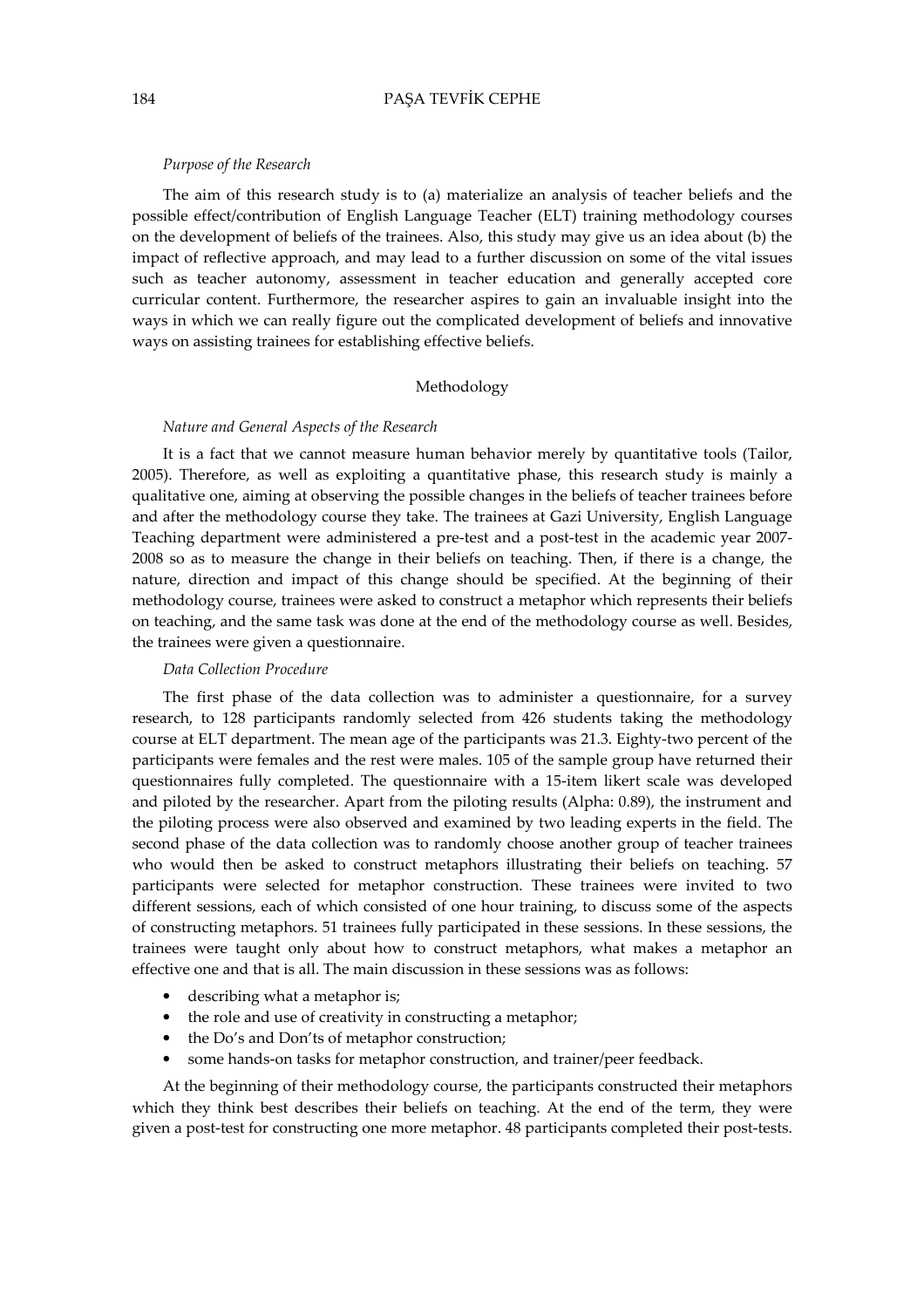The metaphors of 48 participants were then analyzed and 25 of these metaphors were identified to be representative of the remainder.

In the methodology courses, the trainees are provided with the latest training syllabuses, materials, feedback, and assessment techniques. They perform micro and macro teaching demonstrations, get feedback from both their trainer and peers, and are asked to reflect on their teaching experiences before and after the teaching attempts. All these feedback sessions are used as a personal channel between the trainer and trainees. The trainees are also asked to keep a portfolio which is the dominant factor in their success or failure in the course, and they keep the assignments, feedback forms of the trainer and other selected materials in their portfolios. They are never exposed to a kind of 'ideal' teaching of micro and macro skills in language teaching as well as other pedagogical aspects like classroom conduct, but mostly they are led to discover 'their way of teaching' by standing on the scientific ground of the ELT methodology. This surely provides trainees with a sense of critical thinking, self-discovery and autonomy.

### Data Analysis

This research is an integration of certain quantitative and qualitative research techniques. As for the analysis of the quantitative data, namely a survey research, the responses of the participants were gathered and analyzed with SPSS 16. Demographical features of the participants were taken into account in terms of some variables such as (a) Age, (b) Gender, (c) Family Income and (d) Secondary School Graduated. The analysis of the findings has shown that there is no relationship between age, family income and Secondary School Graduated. However, a statistically significant relation was observed between 'Gender' and change in the beliefs of the trainees. Female participants were observed to be more flexible in adopting and improving their beliefs (Table 1).

| $\sim$ . The state is the second that $\sim$ |    |       |       |    |        |      |  |
|----------------------------------------------|----|-------|-------|----|--------|------|--|
| Groups                                       |    |       | SS    | df |        |      |  |
| Male                                         | 78 | 55.15 | 3.84  | 33 | $-318$ | .754 |  |
| Female                                       | 27 | 55.56 | 3.046 |    |        |      |  |

### Table 1. T-test Results for Gender Variable

The main objective of this survey research was to support the main research of the study, which is the analysis and interpretation of the qualitative data, in terms of measuring whether the curricular outcomes of the methodology course are fulfilled. In this respect, the overall scores of the participants from pre-test and post-test were analyzed so as to make sure that the content and methodology of the teacher training class meets the demand of the research (Table 2).

## Table 2. Overall Scores Obtained from Pre/Post-test

|          |     | $\mathbf{x}$ | SS   | sd |        | р     |
|----------|-----|--------------|------|----|--------|-------|
| Pretest  | 105 | 55.26        | 3.61 | 34 | 11.131 | .0000 |
| Posttest | 105 | 62.83        | 2.73 |    |        |       |

After the completion of the methodology course, it was observed that there was a significant change in the beliefs of the learners on teaching profession  $(t_{(105)}=-11.131, p<.01)$ . While the mean of the scores of the trainees which they took before the course was  $\overline{X}$  =55.26, the scores obtained after the course was measured as  $\bar{x}$ =62.83. This finding gives us a clear idea about the content and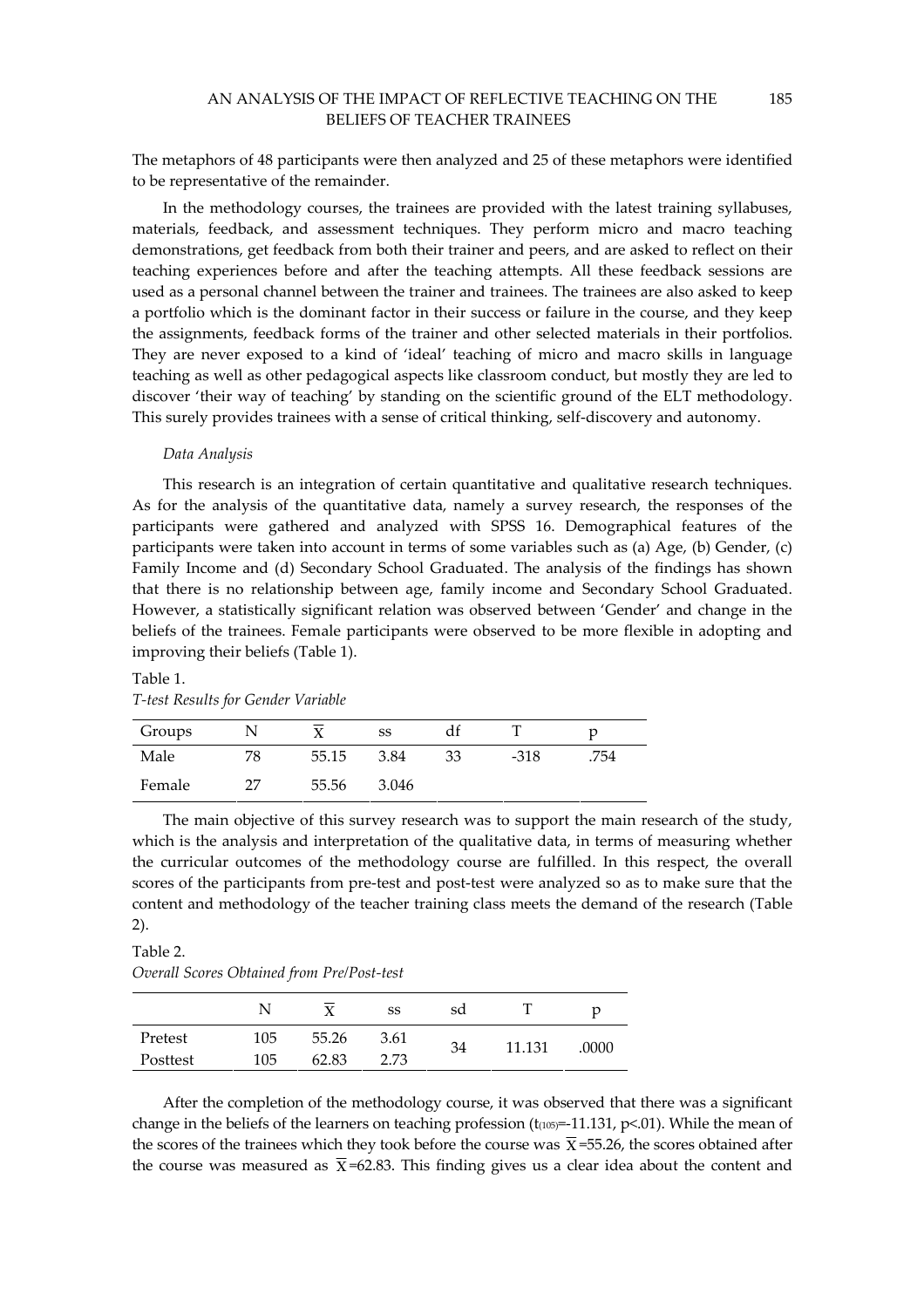methodology of the course; that is, the trainer has applied a reflective model of teacher education, taken the needs and differences of each trainee into account, and set up some real life teaching experiences for which he can give constructivist feedback and guidance.

The qualitative data obtained were simply metaphors constructed by the trainees before and after the methodology course they took. Analysis of the metaphors proceeded in a manner consistent with a naturalistic inquiry approach (Lincoln & Guba, 1985 as cited in Leavy et al., 2007). For an effective categorization of the metaphors, Martinez et al. (2001) suggested a set of categorization, as follows:

- behaviorist/empiricist,
- cognitivist/constructivist,
- situative or socio-historical perspective.

The researcher asked three experts in the field to categorize the metaphors in terms of the classification of the Martinez et al. (2001). Also the researcher himself categorized the metaphors in the same way. Then the categorization of the experts and of the researcher was analyzed, and four metaphors categorized under different headlines were discussed and reclassified based on the expert consensus. Six other metaphors were not clear to the researcher and the experts, thus the students were asked to re-construct their metaphors. Some of the metaphors were not observed to be suitable for any of the categorization given above. For these metaphors, the researcher designed yet another category, namely 'Personal-Case'. Therefore, the validity of the categorization was materialized by (a) interpretation of the independent researchers, (b) comparing the categorizations of experts and researcher which was finalized by an expert consensus, (c) gathering additional data from the focus group (N=51) and finally by (d) referring to previous research studies.

### Results

After the completion of the sessions on how to construct effective metaphors, the participants were asked to construct a metaphor reflecting their beliefs on what teaching means to them. 48 of the participants fully constructed their metaphors.

Analysis of the metaphors constructed at the beginning of the year within the framework presented by Martinez et al. (2001), the researcher found out\_that before the methodology course, 52% of the participants were found to hold behaviorist metaphors, 19 % constructivist metaphors, 12% situative metaphors, and 17% presented metaphors categorized as personal case (see Table 3).

### Table 3. Classification of the Metaphors (Pre-test)

| Behaviorist % | Constructivist % | Situative % | Personal Case % |
|---------------|------------------|-------------|-----------------|
| - 52          |                  |             |                 |

As is seen in Table 3, most of the trainees interpret teaching and learning from the behaviorist perspective. This may be due to some reasons. First, most of the language teaching instruction in the country is still carried out in a behaviorist fashion, and these trainees were taught English accordingly. Second, the role of the teacher in these trainees' metaphors is someone who transmits the knowledge, and the learners' role is to acquire whatever they are exposed to. This context of learning and teaching may be seen as the reflection of the common sense of the society. As for the example of behaviorist metaphor presented in Table 4, the teaching profession is resembled to baking bread. At first sight, the metaphor looks more like a constructivist/cognitive one. However,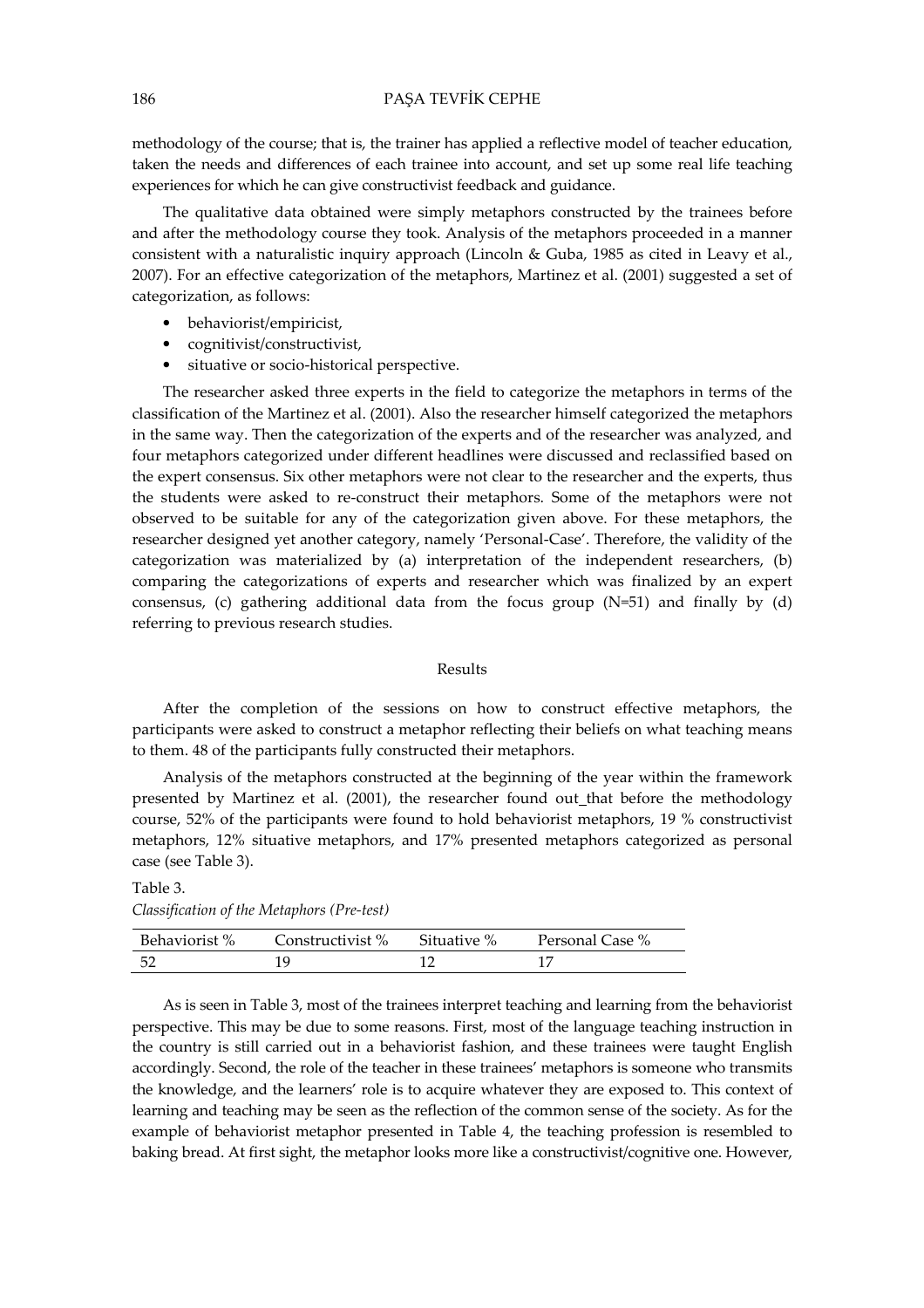187

the baker is restricted with strict rules and all he needs to do is to follow the steps for producing tasty bread. He does not have to think about different ways, or different kinds of bread. Very few metaphors were classified as cognitive/ constructivist (19%). The constructivist metaphors referred to notions of organization and elaboration of knowledge by students, to their active role in restructuring experiences and achieving conceptual coherence, to the understanding of theories and concepts, and to the development of general skills, intrinsic motivation and transfer (Martinez et al., 2001 as cited in Leavy et al., 2007). In these metaphors, teachers are the guides and facilitators, aiming at developing their interaction with the students so as to support them in their learning process with a humanistic perspective. As well as being competent in their field, the teachers in constructivist metaphors are more open to discover with their learners in various group and project studies. An example of constructivist/cognitive metaphor is provided in Table 4. A small percentage (12 %) of the teacher trainees expressed a situative understanding of learning in a metaphor (Table 4). The main tenet of this perspective is that knowledge is created and made meaningful by the context and activities through which it is acquired (Prestine & LeGrand, 1991, p. 62).

Though the four categories of different perspectives of teaching were accentuated, the popular metaphors constructed in the pretest came out as follows: teaching is like a sports game (f=12), like playing a musical instrument (9), like some certain design works like building an apartment and designing a machine (f=5), and like a field of arts (f=2).

### Table 4.

Metaphors constructed in Pre-test

| Type* |                                                                                                                                                                                                                                                                                                                                                                                                                                                                                                                                                                                                                                                                                                                                                                                                                                                                                                                                                                                         |
|-------|-----------------------------------------------------------------------------------------------------------------------------------------------------------------------------------------------------------------------------------------------------------------------------------------------------------------------------------------------------------------------------------------------------------------------------------------------------------------------------------------------------------------------------------------------------------------------------------------------------------------------------------------------------------------------------------------------------------------------------------------------------------------------------------------------------------------------------------------------------------------------------------------------------------------------------------------------------------------------------------------|
| B     | Teaching resembles baking. After you find the necessary ingredients, you can bake your bread.<br>However, it is not that easy to make it. You need to follow the exact steps of baking and you need<br>to obey the statements suggested in the recipe. You may have the best flour, salt, or other fine<br>quality ingredients, but they do no good if you just mix them together and expect to make tasty<br>bread. You should take the right steps and do a lot of practice.                                                                                                                                                                                                                                                                                                                                                                                                                                                                                                          |
| C     | Teaching is like helping one of your relative getting prepared for a dancing competition. You<br>need to encourage her a lot because before an important dance competition, she can easily get<br>discouraged. Also you need to give her necessary feedback without reservation because if you<br>want her to improve her skills, you should always give accurate and realistic feedback. When she<br>gets tired of practice, you should help your relative recall her purpose so that she can concentrate<br>on the practice. You should also share your experience, skills and knowledge with her so that<br>with a different perspective she obtained from you, she can develop even faster.                                                                                                                                                                                                                                                                                         |
| S     | Teaching is like putting on make-up. I believe that knowing how to put on make-up is a very hard<br>thing and a very special ability. Without make-up, ladies may resemble each other somehow,<br>someway. But after a nice make-up, you can display the most beautiful parts and aspects of ones<br>beauty, and hide some slight defects. Of course, make-up requires expertise as it is a profession,<br>even the softest, loveliest science. Thus, one should spend some years to learn it. Those who are<br>open-minded, inquisitive and analytical can be effective make-up experts because you need to<br>understand the needs of those you are putting on making up. Then, you must observe her face<br>carefully, and decide on the application of the make-up by always baring in mind your plan. It<br>takes time, god knows it does. So during this time, you must find a way to entertain your client<br>and help her endure. At the end, all you have is a beautiful face. |
| $P-C$ | Teaching is like reading a novel. Every single page you read brings new lives and stories in your<br>life. With the new novels, you begin to see that you enlarge your horizons and stretch your<br>thinking boundaries. However, when reading the book, you also make many guesses about the<br>following pages, and sometimes like the author, you may make up stories based on the events in                                                                                                                                                                                                                                                                                                                                                                                                                                                                                                                                                                                         |

the novel. Patience and dedication are necessary to become a good reader. After reading a lot, you

will see that what you have read has changed your life.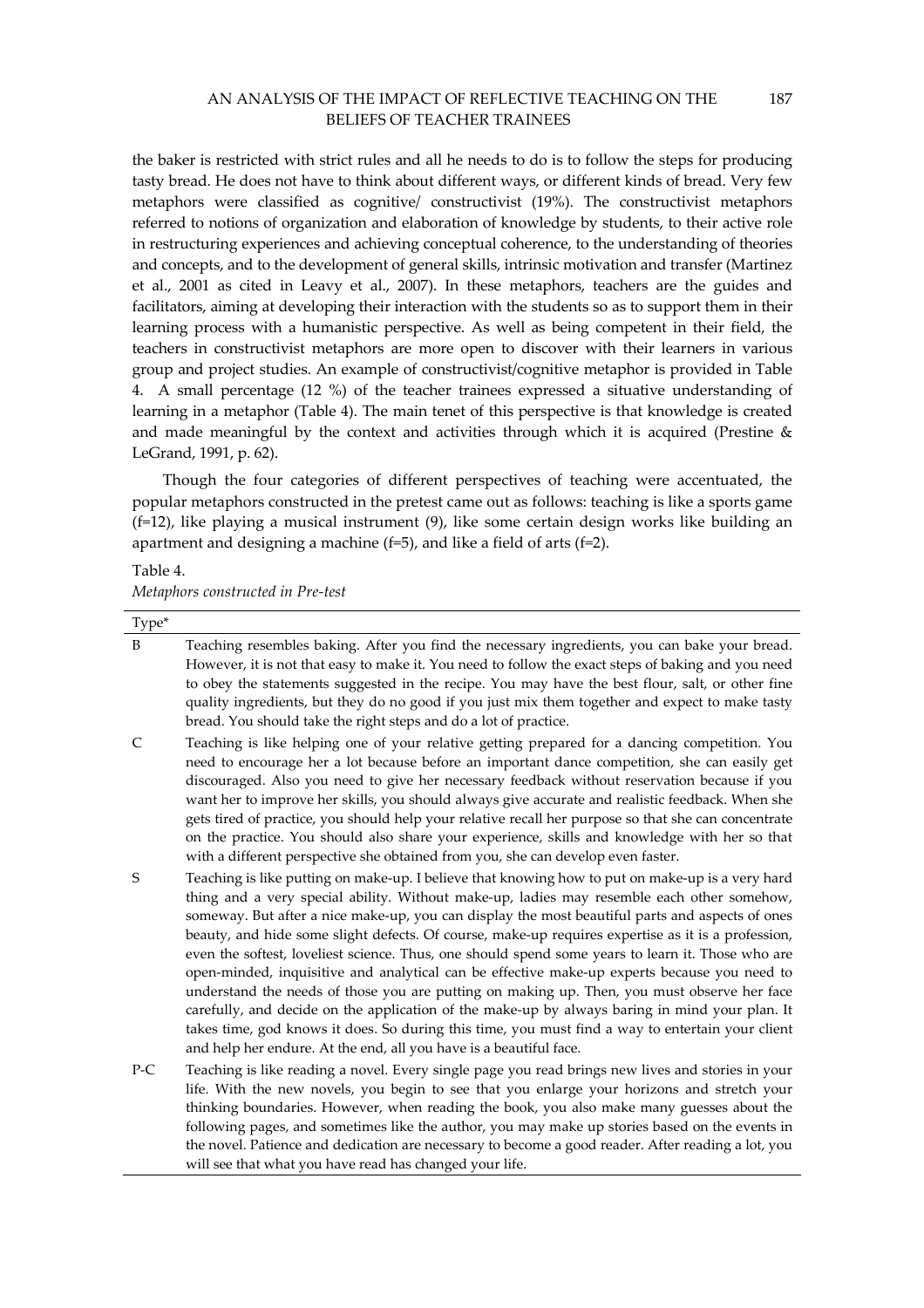A tenor is a part of a metaphor which is the subject to which attributes are ascribed (Richards, 1936). The distribution of choice of the metaphors in terms of 'tenor' may not necessarily give any idea on the improvement of the beliefs of the trainees. However, in the post-test the tenors display some changes, which can be associated with the nature of the change in the belief of the teacher trainees on teaching.

After 14-weeks/8 hours of methodology course, the students were asked to construct another metaphor which represents their beliefs on teaching. The researcher found out that after the methodology course, 28% of participants were found to hold behaviorist metaphors, 46% constructivist metaphors, 14% situative metaphors, and 12% presented metaphors categorized as personal case (see Table 5). Analysis of the categorization of the metaphors at the post-test stage indicates a significant drop in the number of behaviorist, a sharp increase in the proportion of metaphors classified as constructivist, and a slight increase personal-case and situative metaphor categorizations (Table 5).

#### Table 5.

Classification of the Metaphors (Post-test)

| Behaviorist % | Constructivist % | Situative % | Personal Case % |
|---------------|------------------|-------------|-----------------|
| -28           |                  |             |                 |

The findings of the post-test show that as the constructivist/cognitive perspective of teaching was adopted by the trainees (pretest: 19% and post-test: 46%), a teacher training course grounded on a reflective view of teacher training has a strong impact on the development of the beliefs of teacher educators on teaching. A number of factors may have influenced this increase. A strong factor is that the trainees were not assessed through a classical and product-oriented view of evaluation. Conversely, they were evaluated by some set of process-oriented view of testing, which may integrate the learning and testing process, leading students to establish more effective learning strategies. Another factor for the development in beliefs is that the students were not given any grade in their micro and macro teaching attempts, which may have led them to develop a reflective look to their experiences. Some examples for post-test categorizations are given in Table 6.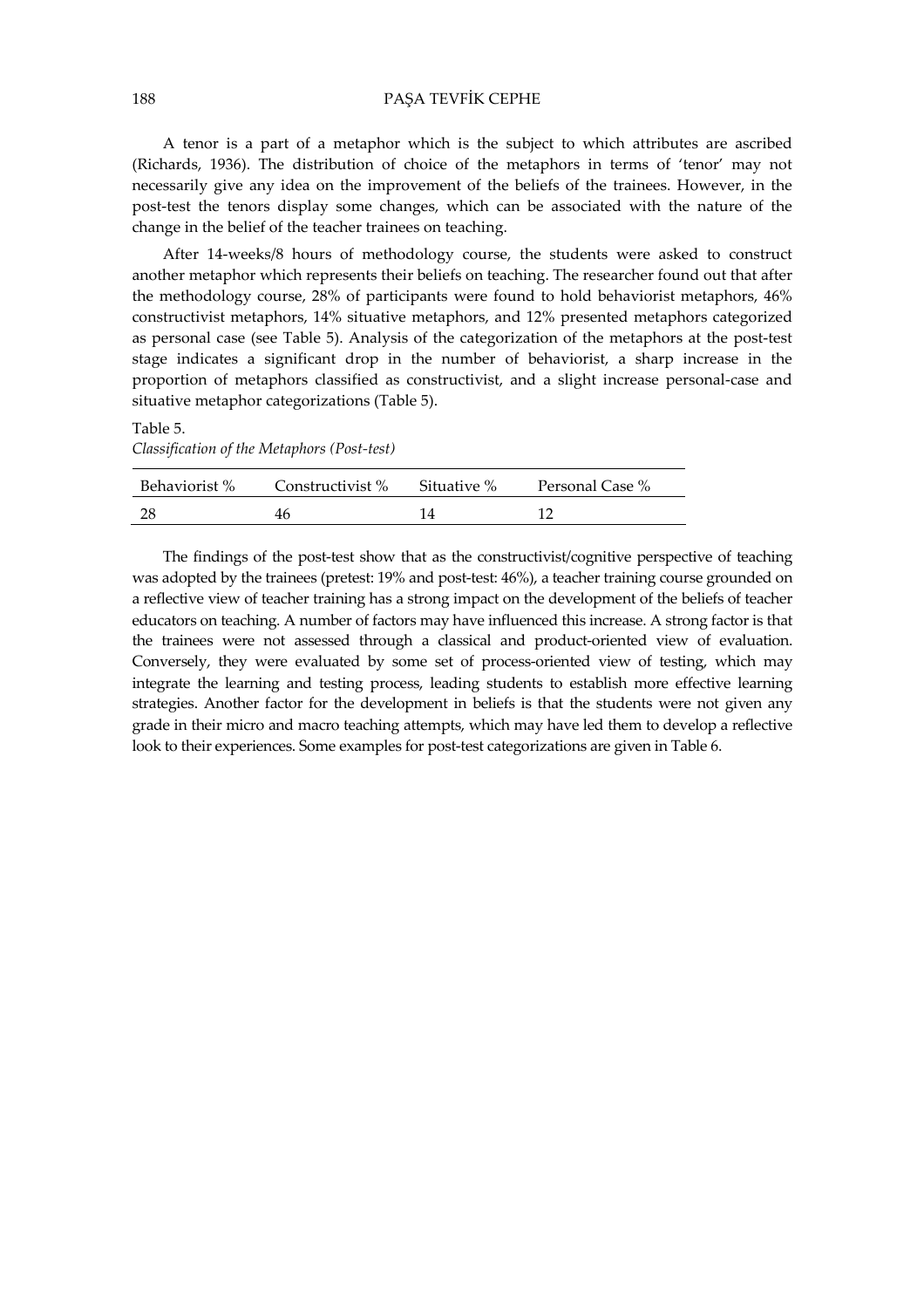Table 6.

Metaphors constructed in Post-test

| Type* |                                                                                                                                                                                                                                                                                                                                                                                                                                                                                                                                                                                                                                                                                                                                                                                                                                                                            |
|-------|----------------------------------------------------------------------------------------------------------------------------------------------------------------------------------------------------------------------------------------------------------------------------------------------------------------------------------------------------------------------------------------------------------------------------------------------------------------------------------------------------------------------------------------------------------------------------------------------------------------------------------------------------------------------------------------------------------------------------------------------------------------------------------------------------------------------------------------------------------------------------|
|       | Teaching is like building an apartment. However, in order to build a safe and comfortable<br>apartment, you need to know the science of civil engineering and have a lot of experience in the<br>field. Nevertheless, there may not be enough if you do not follow the innovations in civil<br>engineering. Also, you cannot just begin the construction. You need to have a plan, a team,<br>necessary resources and a desire for doing your job. If you lack just one of these, you cannot<br>construct your apartment. Besides, you need to know for whom you are building the apartment:<br>for the rich or poor? Or for the students or large families. You need to consider the clients who<br>will buy the apartment. Rich or poor people? Married or bachelor people? Large families or<br>small families? All those factors, and even more, should be considered. |
| C     | For me, being a teacher is exactly like running a greenhouse. There are some kinds of plants<br>which can only be grown in a greenhouse. By protecting your plants from the hazards of the<br>outer world, you spend a lot of time, energy and dedication and grow your plants. At first, you<br>will see that you are spending a lot of time and money, but all you got is an empty and humid<br>greenhouse full of small plants. You need to be patient and understanding since plants does not<br>grow over night. However, time passes and the plants grow. They look wonderful and full of<br>vegetables and fruits. Now you are rich because everybody admires your harvest. You know<br>that all these plants grow and become strong and healthy creatures thanks to your efforts.                                                                                  |
| S     | Teaching is like painting. You need to develop your skills and knowledge before producing<br>good paintings. You need to know the secret of the colors. Also you must have something to<br>discuss in your pictures, which is the message you want to give to your fans. When painting,<br>you must be cautious and alert so as not to ruin your work. People may think that you are doing<br>your job slowly and there is little progress. However, you know that no painting can be<br>completed over night. As you love what you have created, you always want it to be a<br>masterpiece appreciated by everyone. That's why you do your job carefully and sensitively. Also                                                                                                                                                                                            |
| P-C   | I think teaching is like paragliding. I mean it is risky in some way. Before the jump you choose the<br>hill you will jump off. You will also examine the area and you need to prepare yourself for the<br>possible threats, and take all the necessary precautions for a safe paragliding. There is always a<br>possibility of failure as well as success. However, you need to take the risk of jumping. Maybe,<br>your parachute may not function and you may get very close to the end. No matter how hopeless<br>the situation is, there is always a chance of saving your life and land on the ground smoothly.                                                                                                                                                                                                                                                      |
|       | you are always open to criticism                                                                                                                                                                                                                                                                                                                                                                                                                                                                                                                                                                                                                                                                                                                                                                                                                                           |

The most popular metaphors constructed in the post-test were as follows: teaching is like a sports game (f=7), like playing a musical instrument (f=10), like some certain design works like building an apartment and designing a machine (f=6), and like a field of arts (f=12). As mentioned previously, the tenors of the metaphors are not a significant factor in deciding participants' metaphor to be a representation of a behaviorist or a constructivist belief in teaching. Nevertheless, it may be considered that the remarkable increase in the number of tenors like arts and playing a musical instrument may be one of the explanatory evidences in understanding the change from a behaviorist/empiricist perspective to a constructivist/cognitive one (Table 7).

### Table 7.

| Groups    |  | Sports Musical Instrument Designing & Construction Arts & Acting |  |
|-----------|--|------------------------------------------------------------------|--|
| Pre-test  |  |                                                                  |  |
| Post-test |  |                                                                  |  |

Frequency of Choice of Tenors in Metaphors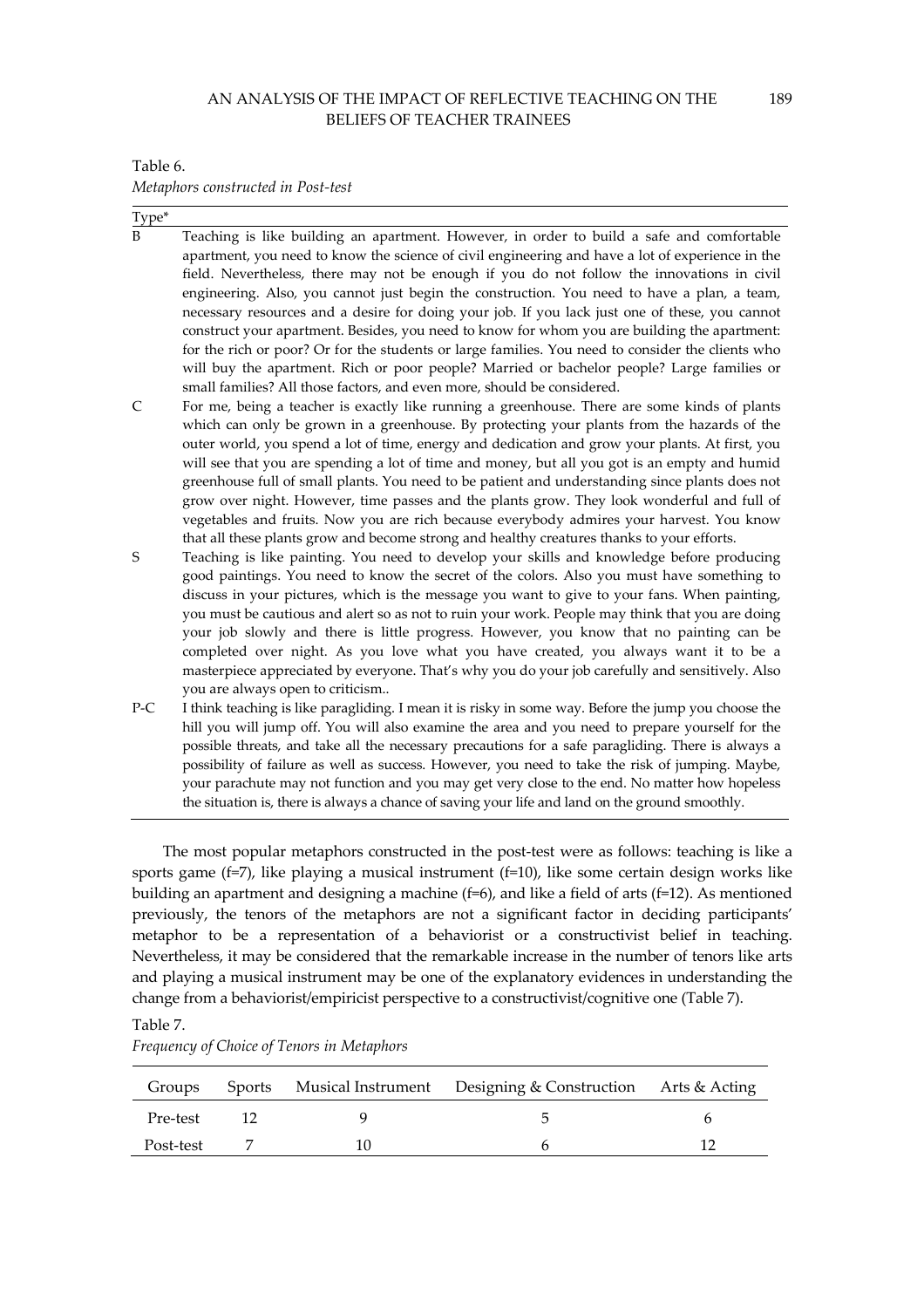### 190 PAŞA TEVFİK CEPHE

#### Discussion

The analysis and interpretation of the metaphors constructed by the teacher trainees at the pre-test phase of the study has clearly shown that more than half of pre-service teachers possessed basically behaviorist understanding of teaching and learning. This finding is in accord with the previous studies (Richardson, 1996), indicating that the premature beliefs on teaching may regard it as a transfer of knowledge, which is a simplistic and a naïve belief. A quite low percentage of the constructivist metaphors is surely the indicator of the nature of the instruction the trainees were exposed to in their previous education. In the related literature, it is also claimed that the teacher trainees are disposed to develop their survival skills as a novice rather than their ontology's and epistemologies (Leavy et al., 2007).

Reflective practices have the potential to provide the link that that will bridge the everwidening gap between the theory and practice of professional preparation (Leavy et al., 2007: 14). The examination of the results of post-test has revealed that the reflective practice in teacher training do have a very strong effect on the beliefs of trainees, which can be considered as a momentous development in their professional self. Trainees, exposed to some set of tasks through which they are led to ask critical questions on their experience and are provided a learning context in which they can reflect upon their experiences, display a shift from a behaviorist perspective of teaching to a more constructivist one. This finding can be supported by some of the feedback taken from the participants in this study. Many of the trainees claimed that their attitudes have changed towards students where they teach in their practicum. As was observed by the researcher throughout the practicum of the trainees, becoming more patient and empathetic when teaching and improvement in their spontaneous observation skills leading them to adjust their lesson plans were some of the strong indicators of 'the change' the trainees claimed. Teaching as a profession surely constitutes so much knowledge needed to be personally shaped and developed as well as its scientific grounds. In this context, what we have observed was that the effective adoption and application of the scientific grounds of teaching was mostly based on personalizing the input and teaching it through some set of teaching experiences tailored by some critical questions and feedback.

While a significant change was not recorded in the frequency of 'situative' metaphors, we can claim that the decrease in the number of 'Personal Case' metaphors, which cannot be classified under other categories, is an indicator of the development in the beliefs of teacher. At least, it shows that most of the trainees know what teaching is like, whether their perspective is a cognitive, constructivist or a situative one.

### Conclusion

There is a general consensus on the idea that teacher trainees bring profoundly grounded beliefs and values about teaching and learning to their professional educational process (Kagan, 1992; Pajares, 1992). No doubt the novices will stand on their beliefs on teaching and learning in front of their students, and behave in accordance with how they perceive learning and teaching. In this context, the quality of the teacher education can be evaluated by the change and improvement it materializes in the beliefs of the trainees throughout the faculty years. In this study, we try to reveal the nature of this change so as to understand the process through which trainees develop their 'professional self', and in a sense, evaluate the impact of reflective process in terms of its possible influence against the beliefs and dispositions acquired naturally in educational lives of the trainees. The pursuit of gathering representative, reliable and valid data has led us to decide on asking teacher trainees to construct metaphors before and after their methodology courses. Apart from their value and richness for the researcher, the metaphors